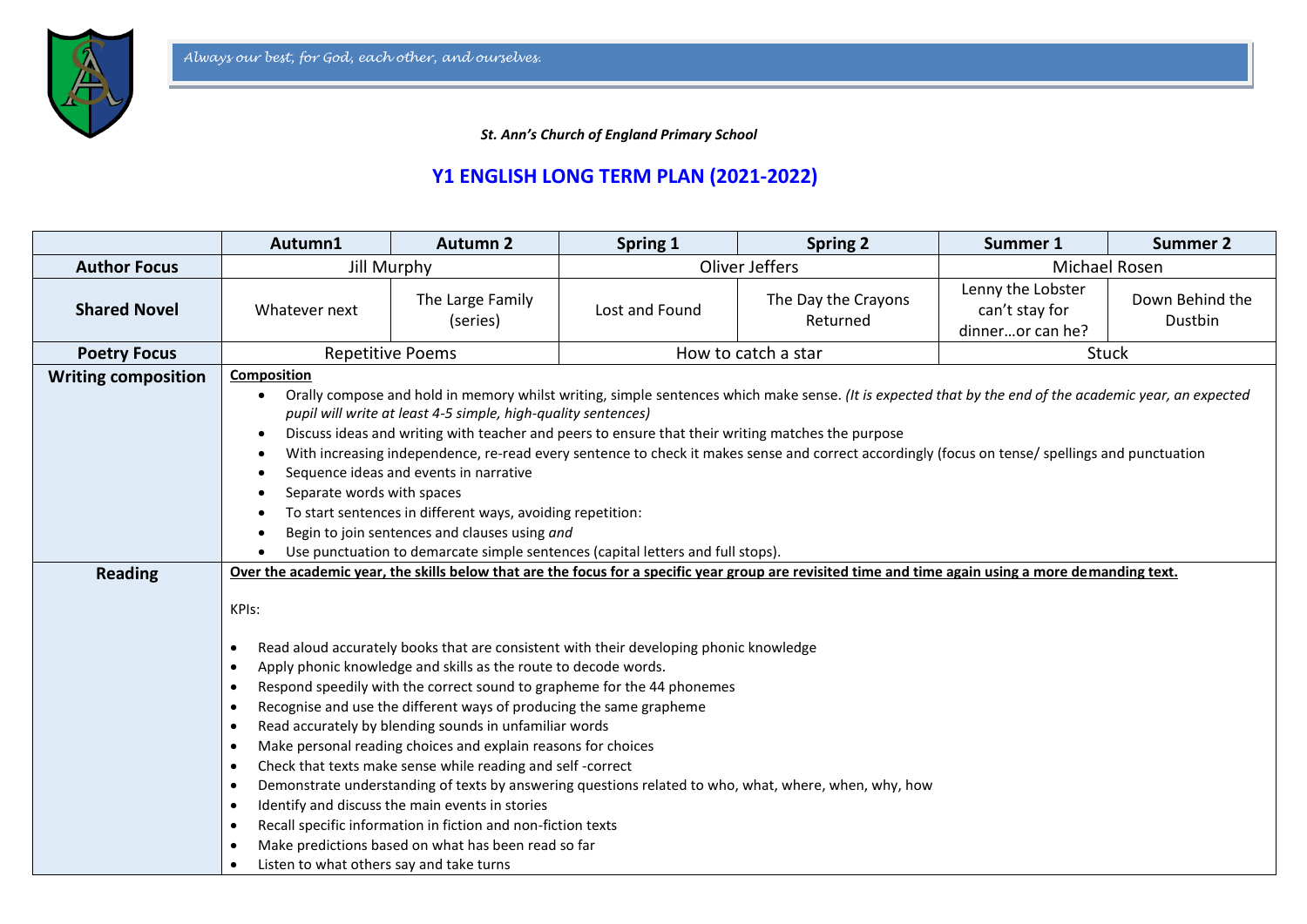| <b>Punctuation &amp;</b> | Word                                                                  | Regular plural noun suffixes -s or -es [for example, dog, dogs; wish, wishes], including the effects of these suffixes on the meaning of the<br>$\bullet$ |  |  |  |  |
|--------------------------|-----------------------------------------------------------------------|-----------------------------------------------------------------------------------------------------------------------------------------------------------|--|--|--|--|
| Grammar                  |                                                                       | noun                                                                                                                                                      |  |  |  |  |
|                          |                                                                       | Suffixes that can be added to verbs where no change is needed in the spelling of root words (e.g. helping, helped, helper)<br>$\bullet$                   |  |  |  |  |
|                          |                                                                       | How the prefix un-changes the meaning of verbs and adjectives [negation, for example, unkind, or undoing: untie the boat]                                 |  |  |  |  |
|                          | Sentence                                                              | How words can combine to make sentences<br>$\bullet$                                                                                                      |  |  |  |  |
|                          |                                                                       | Joining words and joining clauses using 'and'<br>$\bullet$                                                                                                |  |  |  |  |
|                          | Text                                                                  | Sequencing sentences to form short narratives<br>$\bullet$                                                                                                |  |  |  |  |
|                          | Punctuation                                                           | Separation of words with spaces<br>$\bullet$                                                                                                              |  |  |  |  |
|                          |                                                                       | Introduction to capital letters, full stops, question marks and exclamation marks to demarcate sentences<br>$\bullet$                                     |  |  |  |  |
|                          |                                                                       | Capital letters for names and for the personal pronoun 'I'<br>$\bullet$                                                                                   |  |  |  |  |
|                          | Terminology for                                                       | letter, capital letter<br>$\bullet$                                                                                                                       |  |  |  |  |
|                          | pupils                                                                | word, singular, plural                                                                                                                                    |  |  |  |  |
|                          |                                                                       | sentence                                                                                                                                                  |  |  |  |  |
|                          |                                                                       | punctuation, full stop, question mark, exclamation mark                                                                                                   |  |  |  |  |
| <b>Phonics/Spelling</b>  | <b>Spelling</b>                                                       |                                                                                                                                                           |  |  |  |  |
|                          | Spell words:                                                          |                                                                                                                                                           |  |  |  |  |
|                          | which include the 40+ phonemes already taught<br>$\bullet$            |                                                                                                                                                           |  |  |  |  |
|                          | Y1 common exception words                                             |                                                                                                                                                           |  |  |  |  |
|                          | days of the week<br>$\bullet$                                         |                                                                                                                                                           |  |  |  |  |
|                          |                                                                       | making phonically plausible attempts at more complex words                                                                                                |  |  |  |  |
|                          |                                                                       | I can spell words that include the sounds I have been taught                                                                                              |  |  |  |  |
|                          | $\bullet$                                                             | I can spell my red words and days of the week (eg. the, said, were, school)                                                                               |  |  |  |  |
|                          | $\bullet$                                                             | I can name the letters of the alphabet in order and use letter names to say when the same sound is spelt differently                                      |  |  |  |  |
|                          | ٠                                                                     | I can spell plural nouns and some verbs by adding -s or -es (eg. cats/makes, bushes/ catches)                                                             |  |  |  |  |
|                          |                                                                       | I can use the prefix un-to change the meaning of words (eg. unhappy, undo, unfair)                                                                        |  |  |  |  |
|                          |                                                                       | I can spell words ending in -ing, -ed, -er and -est (hunting, buzzed, quicker, freshest)                                                                  |  |  |  |  |
|                          | $\bullet$                                                             | I can remember sentences my teacher reads to me and write them down correctly                                                                             |  |  |  |  |
|                          | <b>Specifics:</b>                                                     |                                                                                                                                                           |  |  |  |  |
|                          | 1. The sounds /f/, /l/, /s/, /z/ and /k/ spelt ff, ll, ss, zz and ck. |                                                                                                                                                           |  |  |  |  |
|                          | The /ŋ/ sound spelt n before k Division of words into syllables<br>2. |                                                                                                                                                           |  |  |  |  |
|                          | --tch<br>3.                                                           |                                                                                                                                                           |  |  |  |  |
|                          |                                                                       | 4. The /v/ sound at the end of words.                                                                                                                     |  |  |  |  |
|                          |                                                                       | 5. Adding s and es to words (plural of nouns and the third person singular of verbs)                                                                      |  |  |  |  |
|                          |                                                                       | 6. Adding the endings -ing, -ed and -er to verbs where no change is needed to the root word                                                               |  |  |  |  |
|                          |                                                                       | 7. Adding -er and -est to adjectives where no change is needed to the root word                                                                           |  |  |  |  |
|                          |                                                                       | 8. Vowel digraphs and trigraphs                                                                                                                           |  |  |  |  |
|                          |                                                                       | 9. New consonant spellings ph and wh                                                                                                                      |  |  |  |  |
|                          |                                                                       | 10. Using k for the /k/ sound                                                                                                                             |  |  |  |  |
|                          |                                                                       | 11. Words ending $-y$ (/i:/ or /ɪ/ depending on accent)                                                                                                   |  |  |  |  |
|                          | 12. Adding the prefix-un                                              |                                                                                                                                                           |  |  |  |  |